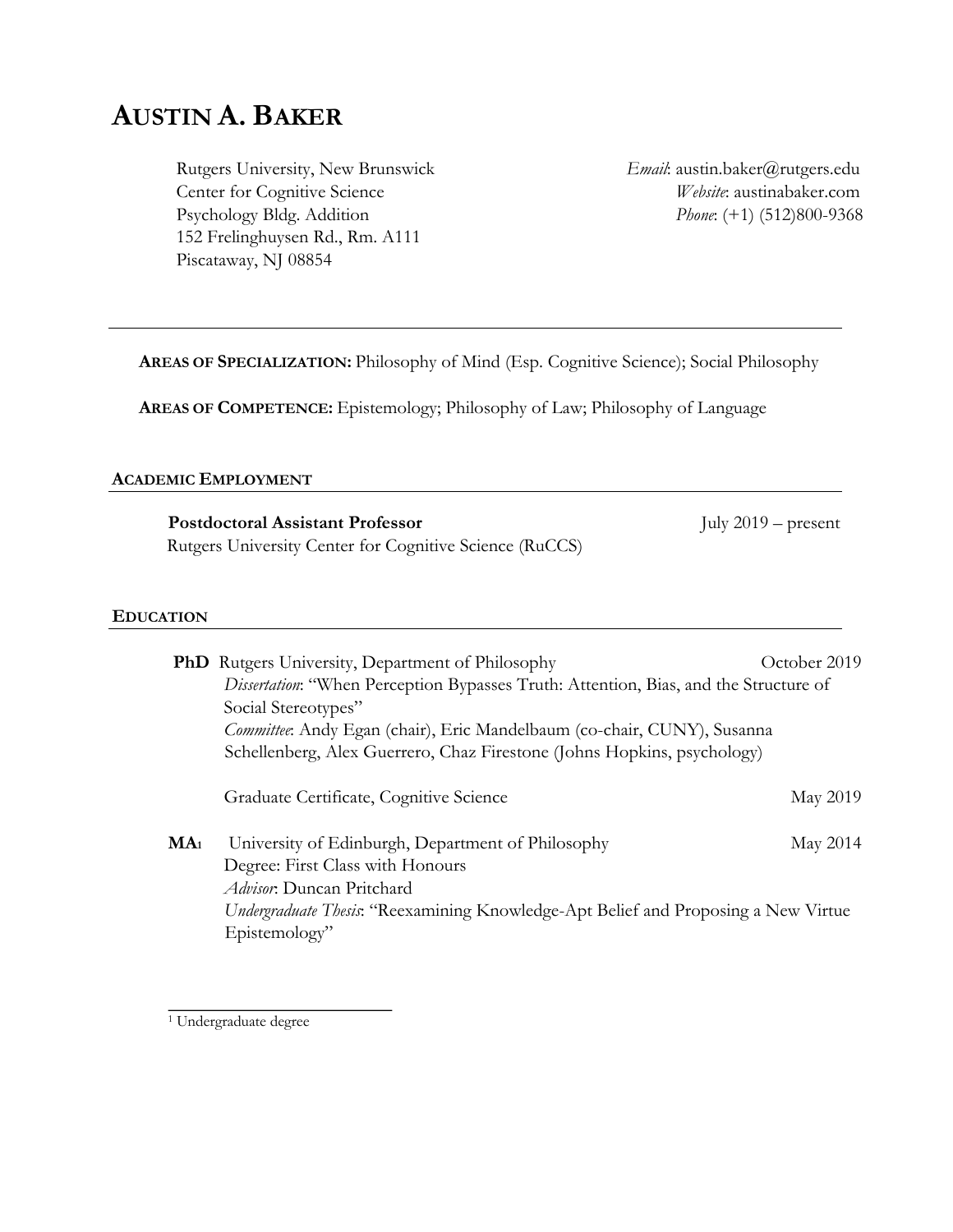**Perception and Mind Lab (PI: Chaz Firestone)** September 2018 – August 2019 Department of Psychological & Brain Sciences Johns Hopkins University

*Project*: "You're my doctor?": Stereotype-Incongruent Identities Impair Recognition of Incidental Visual Features" (with Jorge Morales and Chaz Firestone)

*Funding Sources*: Rutgers School of Arts and Sciences, Andrew W. Mellon Foundation, Johns Hopkins Department of Psychological and Brain Sciences

## **PAPERS & PROJECTS**

Baker, Austin A., 2023. "The Right to Gender Identity" in *The Cambridge Handbook of Experimental Jurisprudence,* ed. Kevin Tobia, Cambridge: Cambridge University Press.

Baker, Austin A. & J. Remy Green, 2021. "There's No Such Thing as a Legal Name: A Strange, Shared Delusion" *Columbia Human Rights Law Review* 43(1), 1-49.

Baker, Austin A., Morales, Jorge & Chaz Firestone, 2019. ""You're My Doctor?": Stereotype Incongruent Identities Impair Recognition of Incidental Visual Features," *Journal of Vision*, 19(10) doi: 10.1167/19.10.156 [*abstract*].

"The Prioritization of Social Stereotypes" [*under review*]

"Introducing Nonverbal Marginalization" [*under review*]

"Accuracy vs Action Guidance: Attention and the Function of Perception" [*under review*]

"Neural Mechanisms Underlying Gender Disparities in Moral Judgements for Care Violation" with Megha Chawla, Brian Earp & Molly Crockett [*in progress*]

"No Need to Go To Alone: Ecologically Valid Studies of Group Reasoning" with Nick Byrd, Dania Crafa, Shadab Tabatabaeian, & Trey Boone [*in progress*]

"Tracking the Relationship Between Social Microexpressions and Dehumanization with Machine Learning" with Dania Crafa & Lisette de Jonge-Hoekstra [*in progress*]

"Capgras Delusion, Prosopagnosia, and the Role of Affect in Social Cognition" [*in progress*]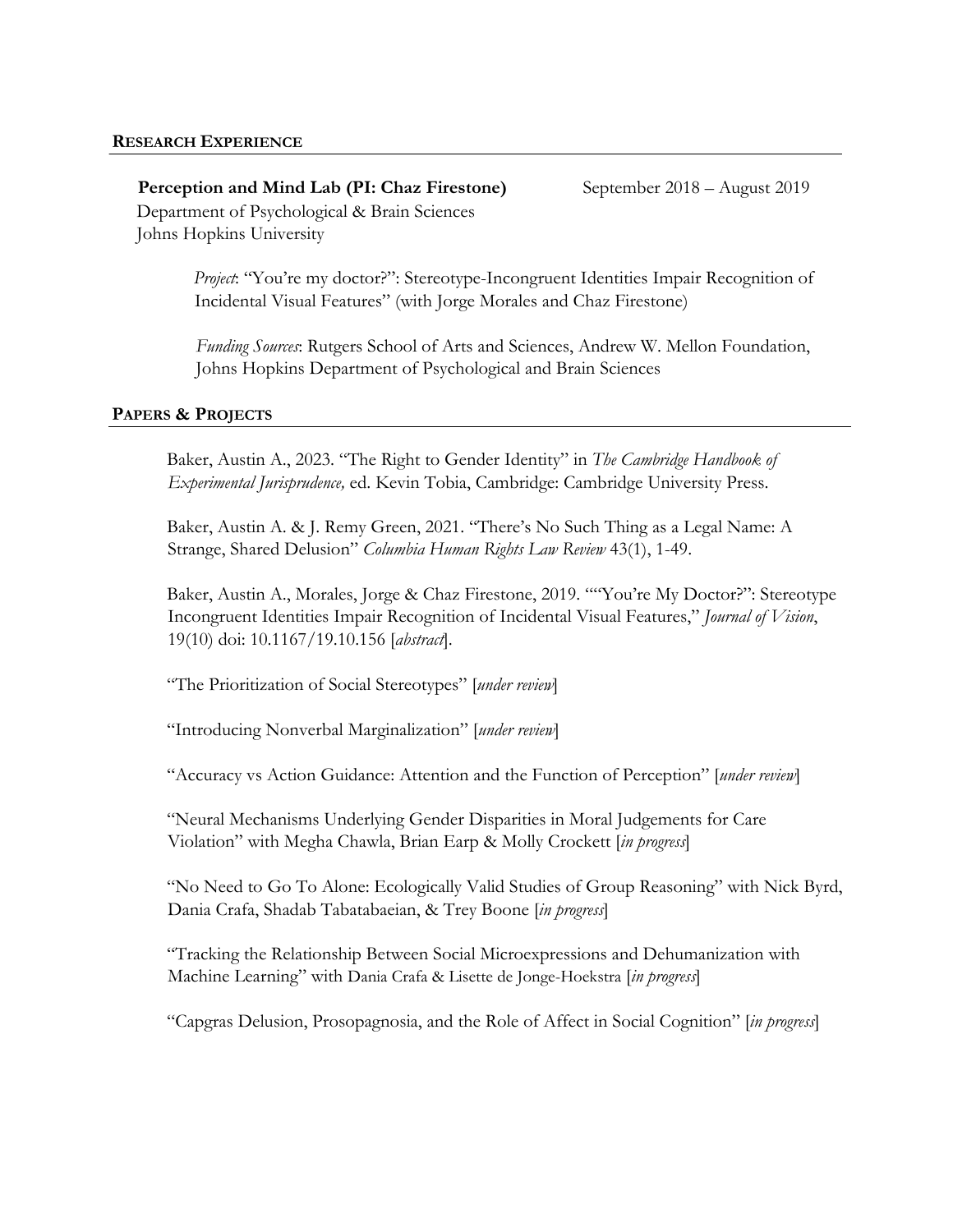"Neural Mechanisms Underlying Gender Disparities in Moral Judgements for Care Violation" with Megha Chawla & Brian Earp [\$30,000] Source: Summer Sessions in Neuroscience and Philosophy (SSNAP) and the John Templeton Foundation.

"No Need to Go To Alone: Ecologically Valid Studies of Group Reasoning" with Nick Byrd, Dania Crafa, Shadab Tabatabaeian & Trey Boone [\$8,000] Source: Summer Sessions in Neuroscience and Philosophy (SSNAP) and the John Templeton Foundation.

#### **TEACHING EXPERIENCE**

Social Cognition (300/400 level) Spring 2020 (400 level), Spring 2021 (300 Level) [*Primary Instructor*]

Cognitive Science: A Multidisciplinary Introduction (200 level) Fall 2019, Spring 2020*,* Fall 2020, Spring 2021, Fall 2021 [*Primary Instructor, Supervising 4-6 Graduate Student TAs Per Semester*]

Cognitive Neuroscience (400 level) Spring 2018 [*Teaching Assistant* for Prof. Karin Stromswold]

Philosophical Aspects of Cognitive Science (300 level) Fall 2017 [*Primary Instructor*]

#### **RESEARCH WORKSHOPS**

Philosophy Fellow, Summer Seminars in Neuroscience and Philosophy (SSNAP), Duke University, [*May 2021*]

#### **AWARDS**

| <b>Best Poster Award</b><br>Society for Philosophy and Psychology, UCSD Conference | 2019 |
|------------------------------------------------------------------------------------|------|
| <b>Mellon Summer Grant</b><br>Rutgers University, School of Arts and Sciences      | 2019 |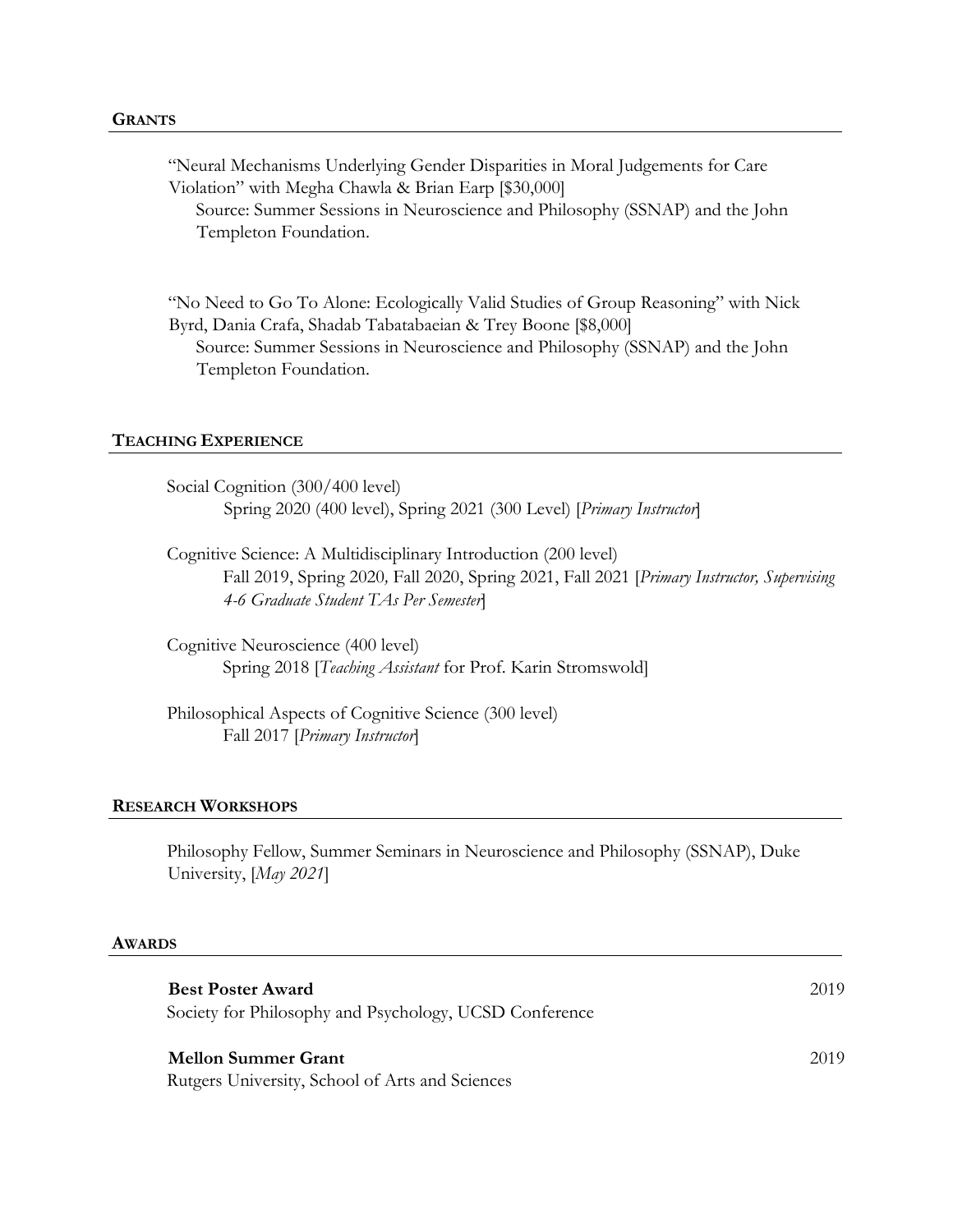| <b>Excellence Fellowship</b><br>2018                                                                 |  |
|------------------------------------------------------------------------------------------------------|--|
| Rutgers University, School of Arts and Sciences                                                      |  |
| <b>Bruce of Grangehill Prize</b><br>2014                                                             |  |
| University of Edinburgh, Philosophy Department                                                       |  |
| <b>Lanfine Bursary</b><br>2012<br>University of Edinburgh, College of Humanities and Social Sciences |  |

## **PRESENTATIONS**

\* invited

\*TBD

• Northwestern Psychology Department Brownbag Speaker Series [*February 2022*]

"Who Are *You* Lookin At!: Nonverbal Cues as Epistemic Injustice"

- Society for Philosophy and Psychology, Princeton University [*June 2021*]
- Perceptual and Cognitive Science Forum, Rutgers, [*May 2021*]

"There's No Such Thing as a "Legal Name": A Strange, Shared Delusion" (w/ J. Remy Green)

• \*Boston University Law School [*April 2021*]

"Social Bias Dynamics During Pandemics"

• \*Rutgers Undergraduate Cognitive Science Club, [*April 2020*]

"You're My Doctor?": Stereotype-Incongruent Identities Impair Recognition of Incidental Visual Features" (w/ Jorge Morales and Chaz Firestone)

- Vision Sciences Society, St Pete Beach, Florida [*May 2019*]
- Society for Philosophy and Psychology, UCSD [*July 2019*]

"The Cognitive Science of Social Bias"

• \*Rutgers Undergraduate Cognitive Science Club [*March 2019*]

"Rethinking the Scope and Mechanisms of Stereotyping"

- \*Rutgers-Bochum Workshop in Philosophy and Cognitive Science, Ruhr Universität Bochum [*March 2019*]
- \*Psychological and Brain Sciences Department, Johns Hopkins University [*February 2019*]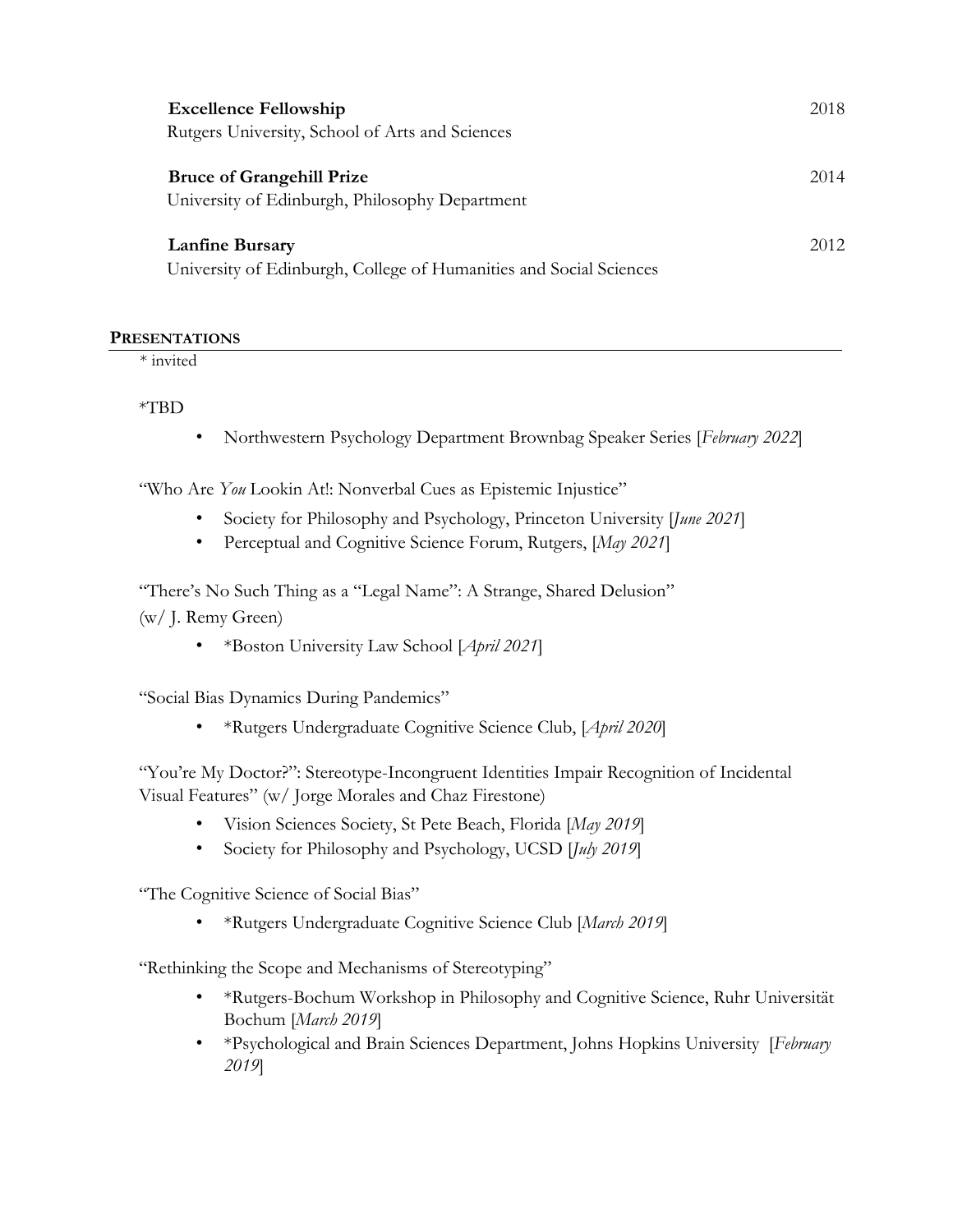Careers in Cognitive Science Panel

• \*Rutgers Center for Cognitive Science [*March 2018*]

"Action, Accuracy, and Attention: Reflection on the Action-Guiding Role of Perception"

- European Society for Philosophy and Psychology, University of Hertfordshire [*August 2017*]
- Society for Philosophy and Psychology, Johns Hopkins University [*July 2017*]

"Attention, Perceptual Phenomenology, and Perception of Contrast"

• Institute for Visual Intelligence, Columbia University [*April 2017*]

"Resurrecting the Causal Theory of Knowing"

• Rutgers-Lund Conference, Lund University [*May 2016*]

"Reexamining Knowledge-Apt Belief and Proposing a New Virtue Epistemology"

- University of Edinburgh Undergraduate Conference, University of Edinburgh [*May 2014*]
- \*University of Edinburgh Philosophy Society Lecture Series, University of Edinburgh [*November 2013*]

# **Invited Comments**

Comments on Zachariah A. Neemeh's "Cultural Affordances in AI Perception"

• American Philosophical Association, Eastern Division [*January 2020*]

# **MEDIA COVERAGE**

Featured on radio show/podcast 'Default Mode' [*June 2021*]

- On social philosophy, stereotyping, and LGBT identity
- Link: https://mariakhoudary.com/default\_mode/

Appearance on '*Ipse Dixit*: A Podcast on Legal Scholarship' w/ J. Remy Green [*March 2021*]

- Discuss our forthcoming paper on legal names and transgender discrimination
- Link: https://shows.acast.com/ipse-dixit/episodes/j-remy-green-austin-a-bakeronnames

Coverage of Public Talk on Social Bias and the Pandemic [*March 2020*]

- On bias and discrimination during public health crises
- Link: https://sasaccess.rutgers.edu/current-issue/student-groups-atrutgers-findways-toconnect-during-lockdown

Stereotype research with Jorge Morales & Chaz Firestone mentioned in *Forbes Magazine* [*June*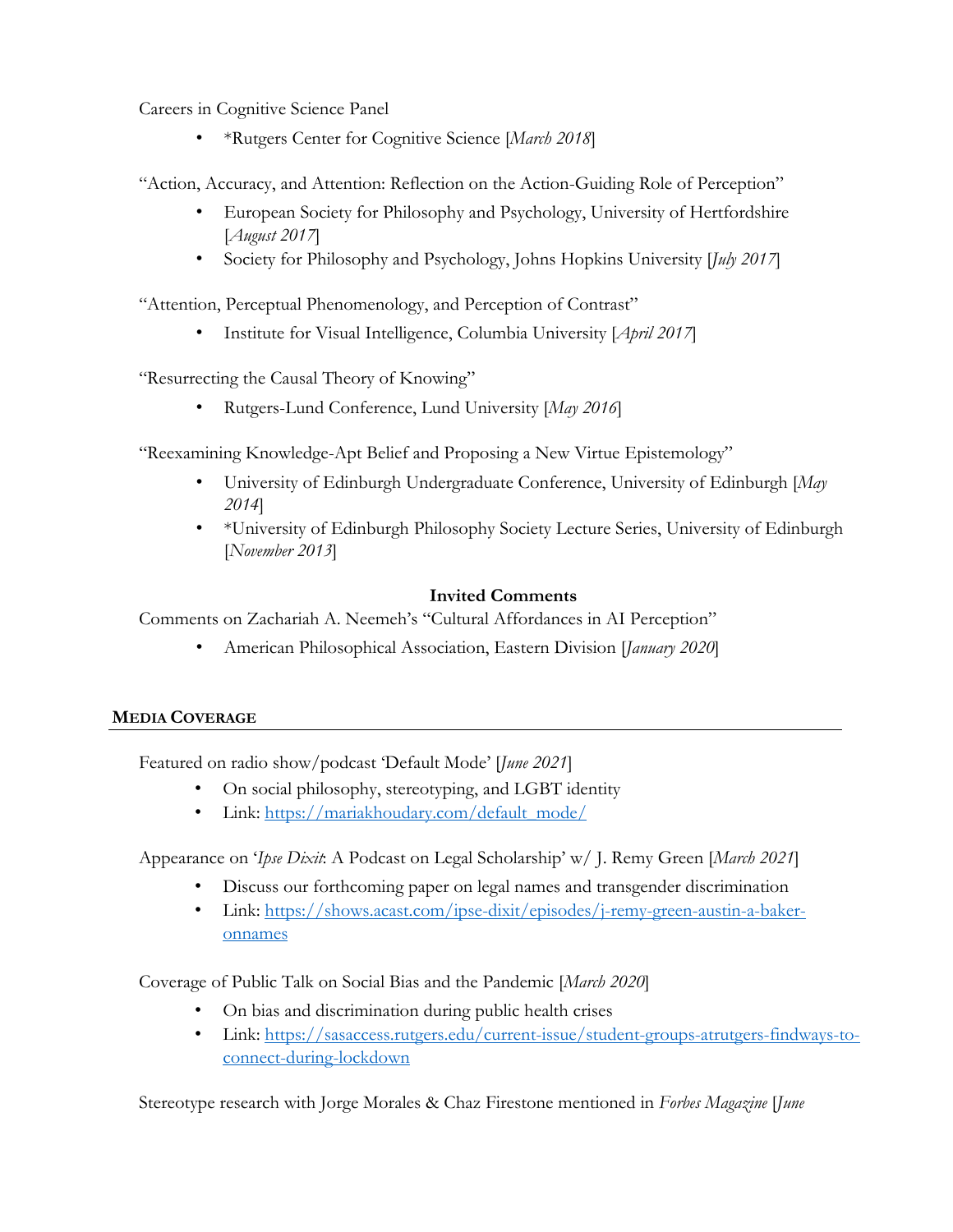*2020*]

• Link: https://www.forbes.com/sites/andreamorris/2020/06/08/the-2d-gremlin-inourhead-distorting-3d-reality-johns-hopkins-study/?sh=5ab800cb1c25

## **EDITORIAL EXPERIENCE**

| Editorial Assistant                                                  | July $2016 - May 2017$      |
|----------------------------------------------------------------------|-----------------------------|
| <i>Philosophy and Phenomenological Research</i> (Editor Ernest Sosa) |                             |
| Research Assistant (to Ernest Sosa)                                  | September $2015 -$ May 2016 |
| <i>Epistemology</i> , Oxford University Press, 2018                  |                             |

### **PROFESSIONAL AFFILIATIONS**

American Philosophical Association

Society for Philosophy and Psychology

European Society for Philosophy and Psychology

Vision Sciences Society

The Mind Association

### **PROFESSIONAL SERVICE**

Refereed for: *Philosophical Studies*, *Synthese, Review of Philosophy and Psychology* 

| Departmental Advisor to the Cognitive Science Major and Minor    | Fall $2021$ – present     |
|------------------------------------------------------------------|---------------------------|
| Organizer of 'Diversity in Cognitive Science' Panel              | Fall $2021$ – present     |
| Faculty Council for Minorities in Cognitive Science (MiCS)       | December $2020$ – present |
| Faculty Advisor for Rutgers Undergraduate Cognitive Science Club | August $2019$ – present   |
| Rutgers Philosophy Climate Committee                             | September 2016 - May 2018 |

## **GRADUATE COURSEWORK**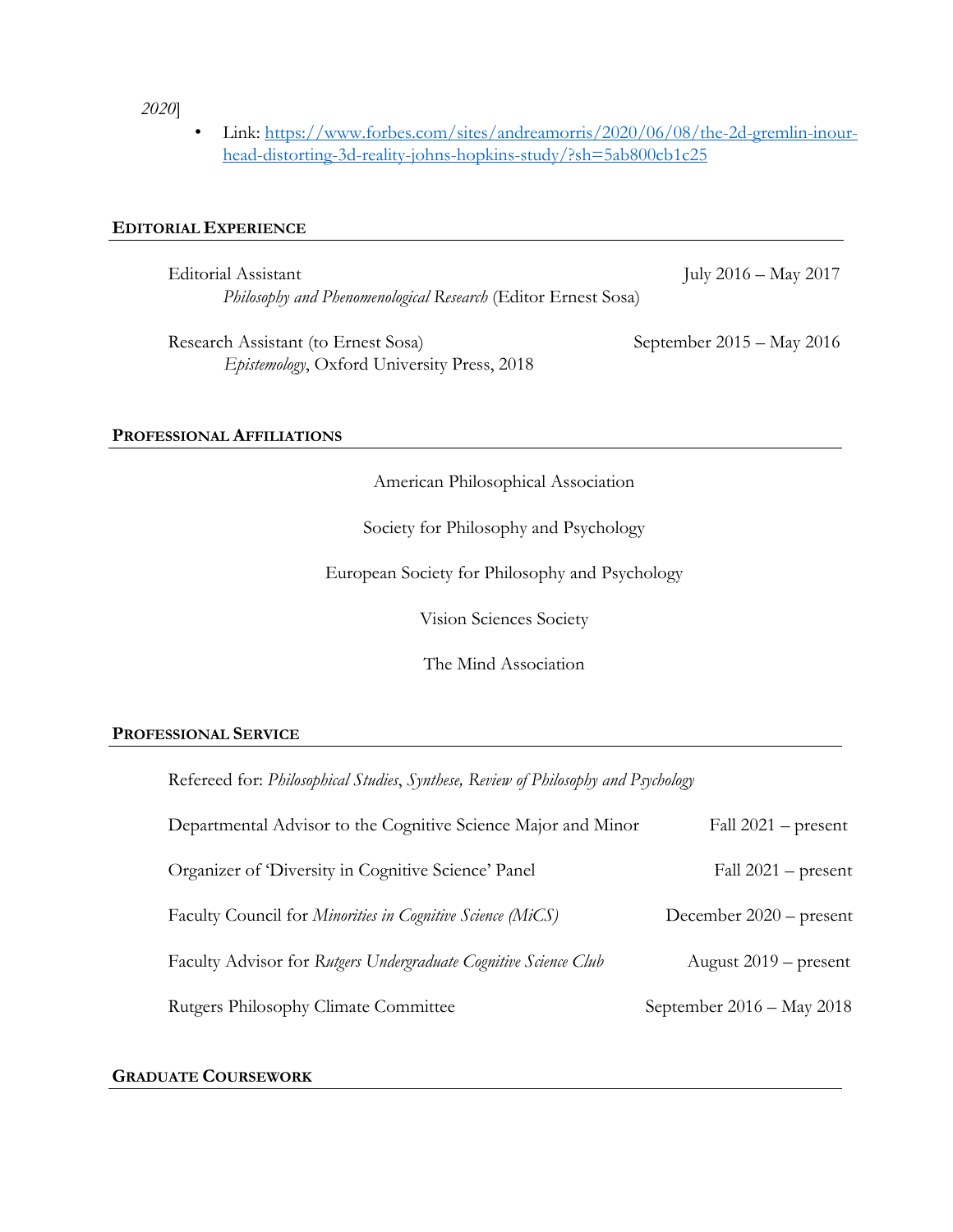| Philosophy of Mind, Psychology, & Neuroscience |  |  |
|------------------------------------------------|--|--|
|------------------------------------------------|--|--|

| 'Cognitive Penetration' [audit]                                                                              | <b>Fall 2018</b> |
|--------------------------------------------------------------------------------------------------------------|------------------|
| Steven Gross, Johns Hopkins                                                                                  |                  |
| 'Vision Seminar' [audit]<br>Chaz Firestone, Justin Halberda, & Johnathan Flombaum, John Hopkins [Psychology] | <b>Fall 2018</b> |
| The Philosophy and Cognitive Science of Ignorance' [audit]<br>Eric Mandelbaum, CUNY Graduate Center          | Spring 2018      |
| 'Perception' [audit]<br>David Heeger, NYU [Psychology]                                                       | Fall 2017        |
| 'Emotion' [audit]<br>Jesse Prinz, CUNY Graduate Center                                                       | Spring 2017      |
| 'Perception and Cognition' [audit]<br>2016 Ned Block & Eric Mandelbaum, NYU & CUNY Graduate Center           | Fall             |
| 'Philosophy of Technology' [audit]<br>David Chalmers & Matthew Liao, NYU                                     | <b>Fall 2016</b> |
| 'Perceptual Capacities'<br>Susanna Schellenberg, Rutgers                                                     | Spring 2016      |
| 'Belief Fragmentation'<br>Andy Egan, Adam Elga & Augustin Rayo, Rutgers/Princeton/MIT                        | Spring 2016      |
| 'Sensory and Motor Neuroscience' [audit]<br>Michael Hawken, NYU [Neuroscience]                               | Spring 2016      |
| 'Concepts'<br>Elizabeth Camp, Rutgers                                                                        | <b>Fall 2015</b> |
| 'Face Perception and Social Cognition'<br>Jon Freeman, NYU [Psychology]                                      | Fall 2015        |
| 'Propositional Attitudes'<br>Robert Matthews, Rutgers                                                        | Spring 2015      |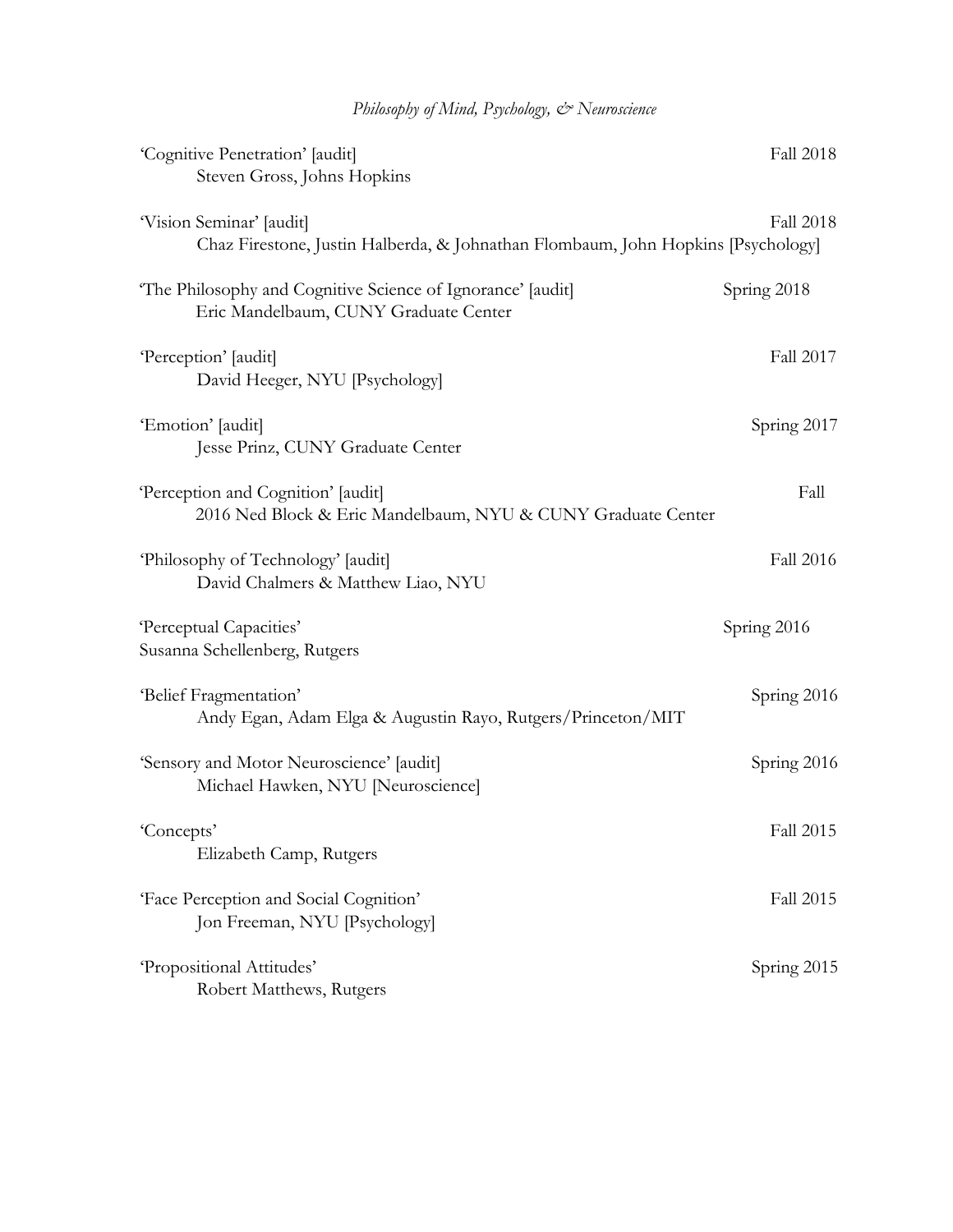| 'Cognitive Science Prosem'<br>Zenon Pylyshyn, Rutgers [Center for Cognitive Science] | Fall 2014   |
|--------------------------------------------------------------------------------------|-------------|
| Epistemology                                                                         |             |
| 'Social Constructivism'<br>Jesse Prinz, CUNY Graduate Center                         | Fall 2016   |
| Virtue Epistemology'<br>Ernest Sosa, Rutgers                                         | Fall 2015   |
| 'Epistemology'<br>Alvin Goldman, Rutgers                                             | Spring 2015 |
| 'Epistemology & Perceptual Evidence'<br>Susanna Schellenberg, Rutgers                | Spring 2015 |
| 'Bayesian Epistemology'<br>Branden Fitelson, Rutgers                                 | Fall 2014   |

#### **REFERENCES**

#### **Andrew Egan**

Professor of Philosophy Rutgers University Department of Philosophy 106 Somerset St., 5th Floor, Rm. 522 New Brunswick, NJ 08901 references1@philosophy.rutgers.edu

#### **Eric Mandelbaum**

Associate Professor of Philosophy CUNY Graduate Center Baruch College Department of Philosophy 365 Fifth Ave., Rm. 7113 New York, NY 10016 references4@philosophy.rutgers.edu

## **Chaz Firestone**

Assistant Professor of Psychology Johns Hopkins University Department of Psychological and Brain Sciences